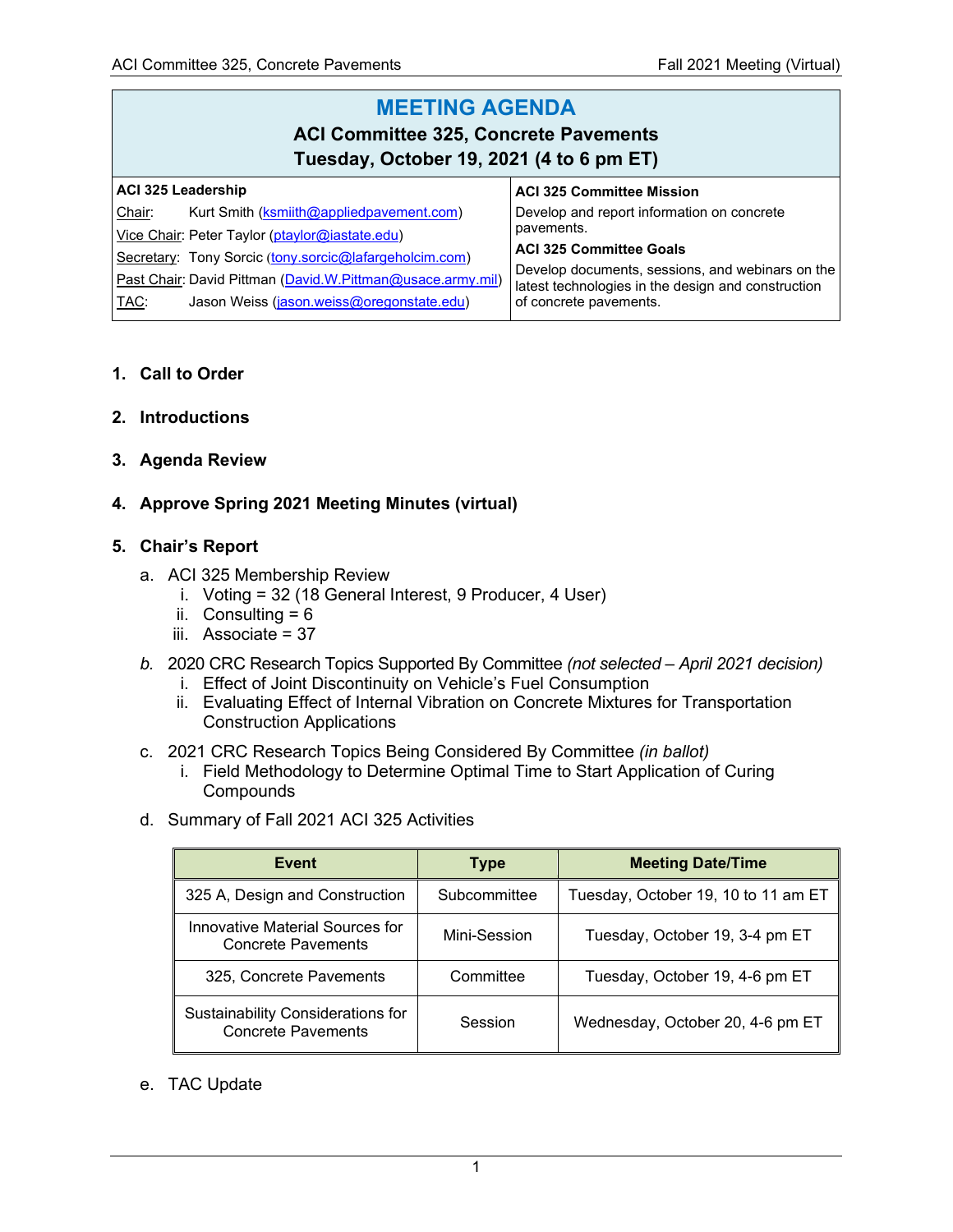# **6. Subcommittee/Task Force/Task Group Reports**

- a. 325-A, Design and Construction of Concrete Pavements (Killingsworth)
- b. 325-C, Jointed Precast Concrete Pavements (Tayabji)
- c. 325-F, Concrete Pavement Overlays (Taylor)
- d. Task Force on Continuously Reinforced Concrete Pavements (Smith)

# **7. Technical Sessions**

- a. Fall 2021 Meeting, October 17-21
	- i. Concrete Pavement Sustainability (Sullivan)
- b. Spring 2022 Meeting, March 27-31, Orlando, Florida
	- i. Concrete Airfield Pavement Design and Construction (Mark Wierciszewski/Gary Mitchell)
		- Preliminary approval received May 24, 2021
		- Final submission due October 22, 2021
	- ii. Workability of Pavement Concrete (co-sponsor with ACI 238)
		- Preliminary approval received May 17, 2021
		- Final submission due October 22, 2021
- c. Fall 2022 Meeting, October 23-27, Dallas, Texas
	- i. Concrete Roundabouts (Shiraz Tayabji/Tom Van Dam)
		- Preliminary submission due October 22, 2021
- d. Spring 2023 Meeting, April 2-6, 2023, San Francisco, California
	- i. Concrete Pavement Design Optimization
		- Champions?
		- Preliminary submission due April 1, 2022

Helpful Link to Request Preliminary and Final Sessions (will require log-in):

<https://www.concrete.org/events/conventions/future-conventions/request-a-session.aspx>

## **8. Mini Sessions**

- a. Fall 2021 Meeting, October 17-21
	- i. "Mini-Session" on Innovative Material Sources (Taylor)
- b. Next targeted convention for mini-session: Fall 2022 (Dallas)
	- i. Concrete Pavement Design Optimization
		- Champions: Somayeh Nassiri and Nigel Parkes
		- Request due by March 2022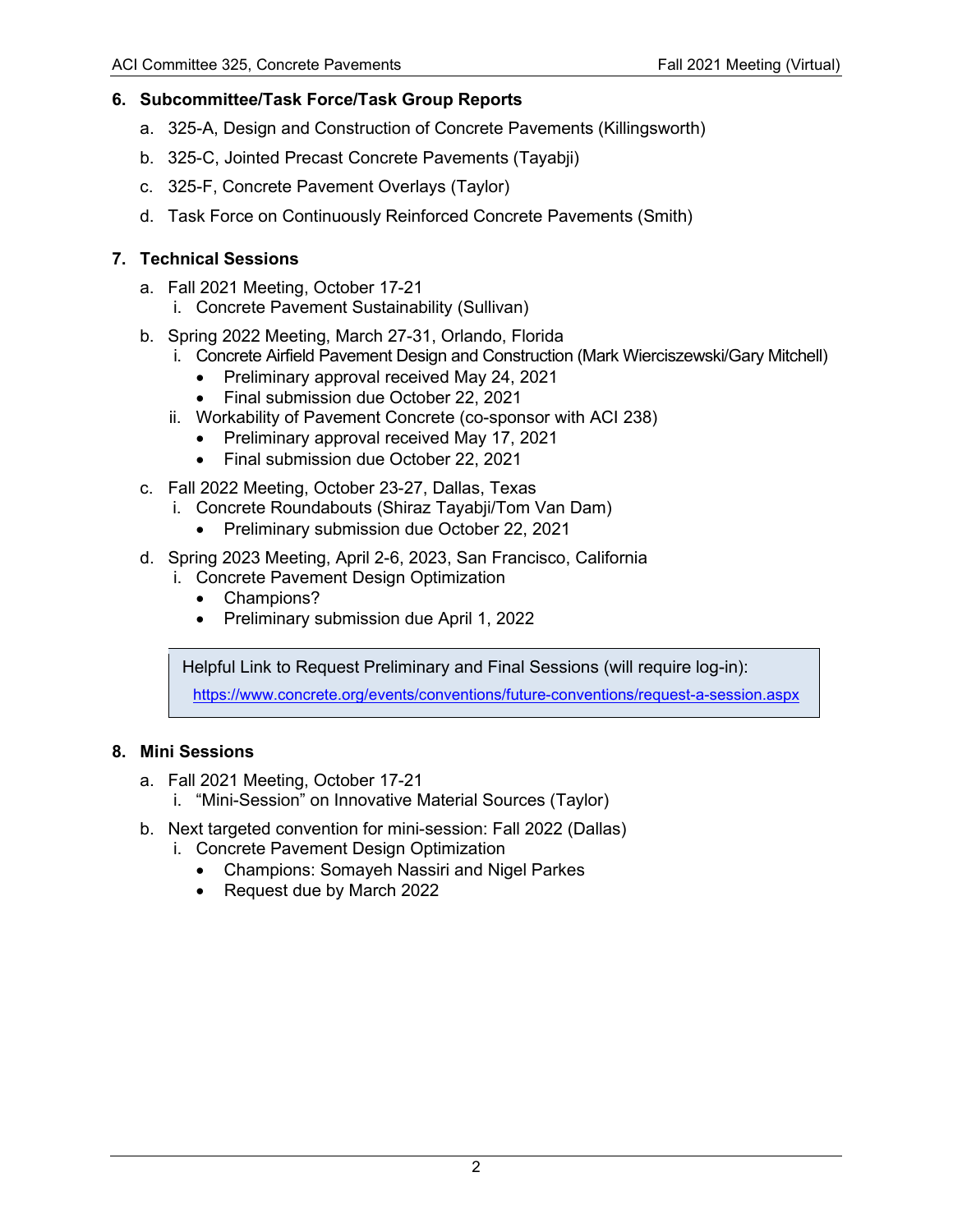# **9. Liaison Reports**

| a. ACI 327 (RCC)               | h. CPTech Center               |
|--------------------------------|--------------------------------|
| b. ACI 330 (Parking Lots)      | <b>ACPA</b><br>Ĺ.              |
| c. ACI 522 (Pervious Concrete) | <b>NRMCA</b>                   |
| d. FHWA                        | k. PCA                         |
| e. FAA                         | <b>ISCP</b>                    |
| f. COE                         | m. Other Groups/Organizations? |
| g. TRB                         |                                |

# **10. ACI 325 Document Summary**

a. Available Documents

| <b>Document</b><br>#                                                                   | Title                                                                                                            | <b>Pub. Date</b> | <b>Status/Comments</b>                                                                               |  |
|----------------------------------------------------------------------------------------|------------------------------------------------------------------------------------------------------------------|------------------|------------------------------------------------------------------------------------------------------|--|
| Accelerated Techniques for<br>325.11R-19<br><b>Concrete Paving</b>                     |                                                                                                                  | 3/15/2019        | • Current<br>• Lead Developer: Tony Sorcic<br>• Monitor: Tony Sorcic                                 |  |
|                                                                                        | 325.12R-02   Guide for Design of Jointed<br>1/1/2002<br><b>Concrete Pavements for Streets</b><br>and Local Roads |                  | • Reapproved 2019<br>• Update in progress by<br>Subcommittee 325-A<br>(Killingsworth)                |  |
| 325.13R-06                                                                             | <b>Concrete Overlays for Pavement</b><br>Rehabilitation                                                          | 1/1/2006         | • Reapproved 2019<br>• Update in progress by<br>Subcommittee 325-F (Taylor)                          |  |
| 325.13RS-<br>06                                                                        | <b>Concrete Overlays for Pavement</b><br>Rehabilitation                                                          | 1/1/2013         | • Spanish version of 325.13R-06.                                                                     |  |
| 325.9R-15                                                                              | <b>Guide for Construction of Concrete</b><br>Pavements                                                           | 8/1/15           | • Current<br>• Lead Developer: Jon Mullarky<br>• Monitor: Tim Martin                                 |  |
| Guide for Design and<br>325.14R-17 Proportioning of Concrete Mixtures<br>for Pavements |                                                                                                                  | 6/2/2017         | $\bullet$ Current<br>• Lead Developer: Dave Richardson<br>• Monitor: Dave Richardson/Peter<br>Taylor |  |

# b. Current Documents In Development

| Title                                                                                | <b>Status</b>                                                                                          | Lead          |
|--------------------------------------------------------------------------------------|--------------------------------------------------------------------------------------------------------|---------------|
| Guide for Design of Jointed Concrete Pavements for<br><b>Streets and Local Roads</b> | • Formatting in preparation of<br>balloting                                                            | Killingsworth |
| Concrete Overlays for Pavement Rehabilitation                                        | • Almost ready for balloting                                                                           | Taylor        |
| <b>Precast Concrete Pavements</b>                                                    | • In development                                                                                       | Tayabji       |
| <b>Continuously Reinforced Concrete Pavements</b>                                    | • Balloted Feb 2020 (did not<br>receive quorum of voters)<br>Being revised and will be re-<br>balloted | Smith         |